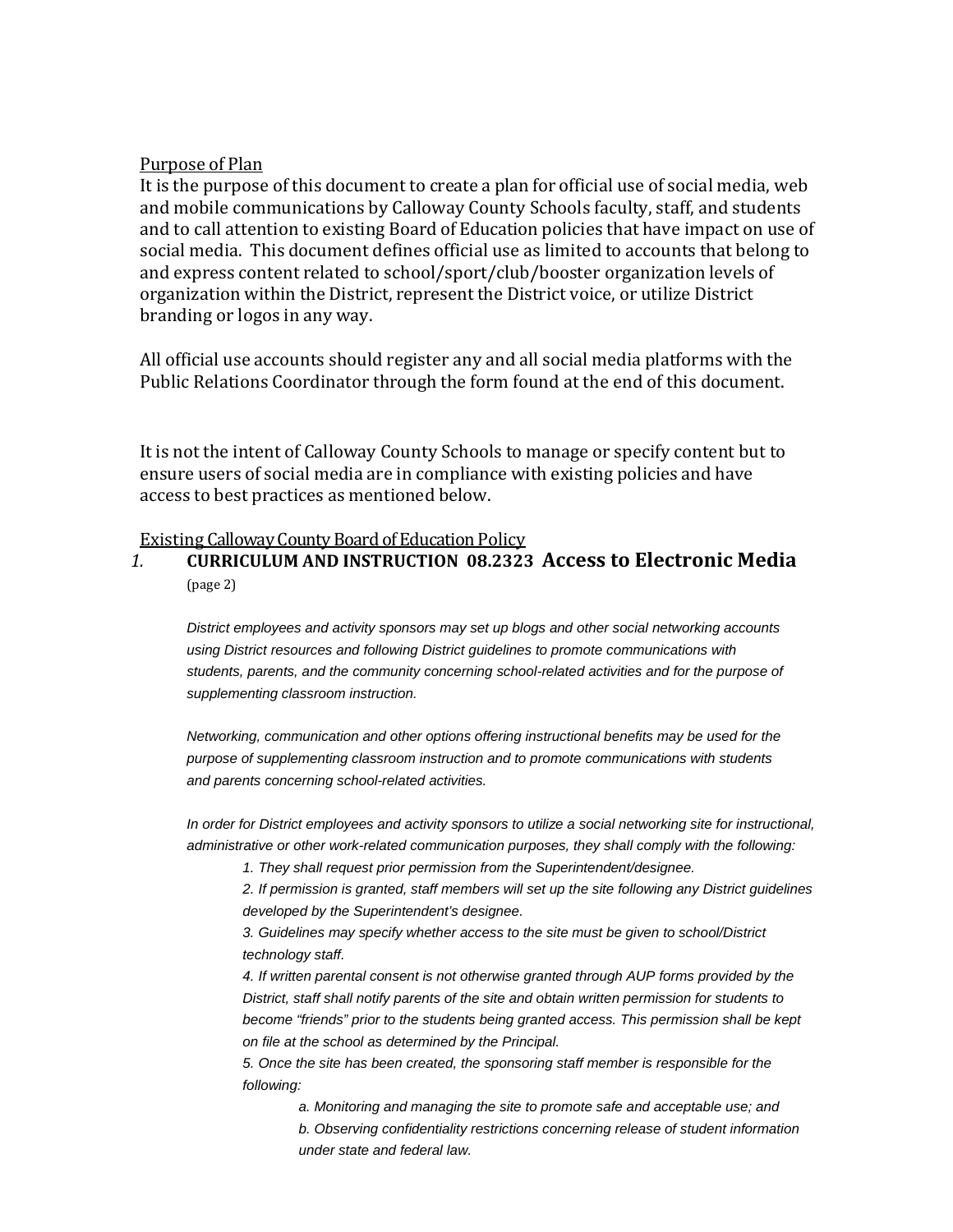## **Definition of Social Media**

Social media are powerful communications tools that have a significant impact on organizational and professional reputations. Social media platforms are defined as Internet and mobile media designed to create social interaction, using highly accessible and scalable publishing techniques. Examples include but are not limited to LinkedIn, Twitter, Facebook, YouTube, and Instagram.

Also, this document clarifies the request of registry of any social media presence with the Public Relations Coordinator through a registration form. It is also expected that users will seek out resources for best practices to insure the greatest effectiveness and safety of the use of social media.

#### **Best Practices**

This section applies to those posting on behalf of an official Calloway County Schools unit, though the guidelines may be helpful for anyone posting on social media in any capacity.

**Think twice before posting**: Privacy does not exist in the world of social media. Consider what could happen if a post becomes widely known and how that may reflect both on the account administrators and the school district. Search engines can turn up posts years after they are created, and comments can be forwarded or copied. If you wouldn't say it at a public meeting or to a member of the media, consider whether you should post it online. If you are unsure about posting something or responding to a comment, ask your supervisor for input or contact the Public Relations Coordinator.

**Strive for accuracy**: Get the facts straight before posting them on social media. Review content for grammatical and spelling errors. This is especially important if posting on behalf of the district in any capacity.

**Be respectful:** Understand that content contributed to a social media site could encourage comments or discussion of opposing ideas. Responses should be considered carefully in light of how they would reflect on the account administrators and/or the district.

**Remember your audiences**: Be aware that a presence in the social media world is easily made available to the public at large. Consider this before publishing to ensure the post will not alienate, harm, or provoke students, parents, or the school community

**Photography:** Remember that photographs posted on social media sites easily can be saved by visitors and used without your consent. Most people will click on a picture before they will read information so the use of photographs/images is encouraged. Photos should be well-composed and all students depicted within their classrooms should have a photo/video release on file at the school where they attend. Photographs shot in public areas (sports venues, performances) may be used without checking for a release as there is no expectation of privacy/confidentiality at such locations.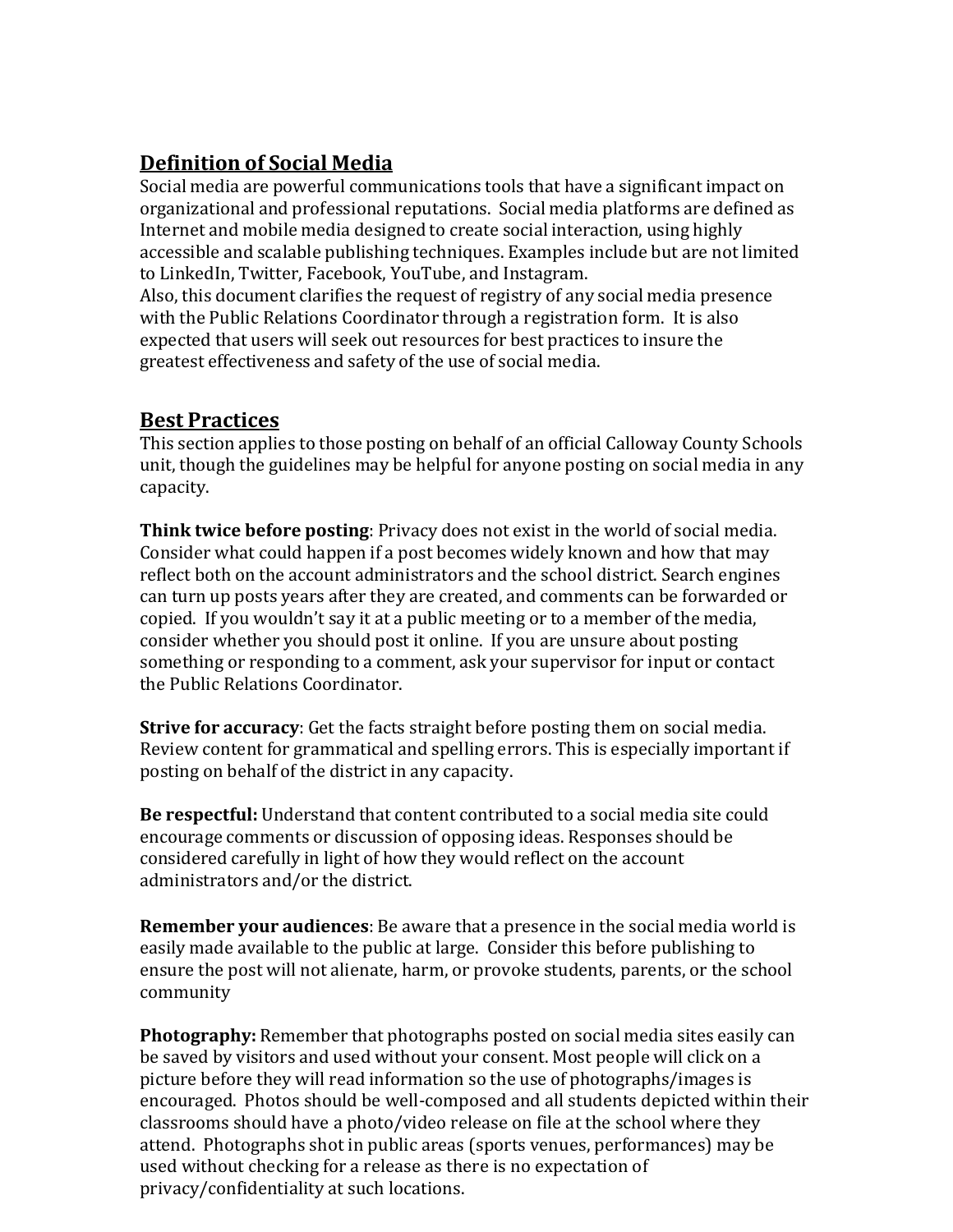**Administration:** It is best to have more than one administrator assigned to each social media platform. When a person is no longer working with your school/group or their responsibilities change, immediately delete them as an administrator from the account. If they were the only administrator of an account, you should immediately change login information or delete them from administration.

**Personal Posts:** Identify your views as your own. If you identify yourself as a Calloway County Schools faculty or staff member online, it should be clear that the views expressed are not necessarily those of the district.

### **AdministratorResponsibilities**

If you post on behalf of an official district school or organization, the following policies must be adhered to in addition to all policies and best practices listed above:

**Register your accounts**: Schools or organized units that have a social media page, or would like to start one, should contact the District Public Relations Coordinator. Youwill then be asked to fill out a form to register your accounts. All institutional social media accounts must have an appointed employee who is identified as being responsible for content and their information will be used in the registration process. If a student is managing the account, then a full time staff member should be identified instead and the student listed under "other admins."

**Have a plan:** Account holders should consider their messages, audiences, and goals, as well as a strategy for keeping information on social media sites up---to---date. You should not create your accounts until you have a plan for what you will be using the accounts for.

**Protect the district brand**: Posts on social media sites should protect the district's reputation by remaining professional in tone and in good taste. Each social media account should protect the brand but no individual group should construe its site as representing the district as a whole. Consider this when naming pages or accounts, selecting a profile picture or icon, and selecting content to post—names, profile images, and posts should all be clearly linked to the particular school or organization rather than to the district as a whole. Official district branding is provided by the Public Relations Coordinator.

**Link back to the district**: Whenever possible, link back to Calloway County Schools websites for information. Ideally, posts should be brief although not sound automated, redirecting a visitor to relevant District information instead of to a publication or other media outlet.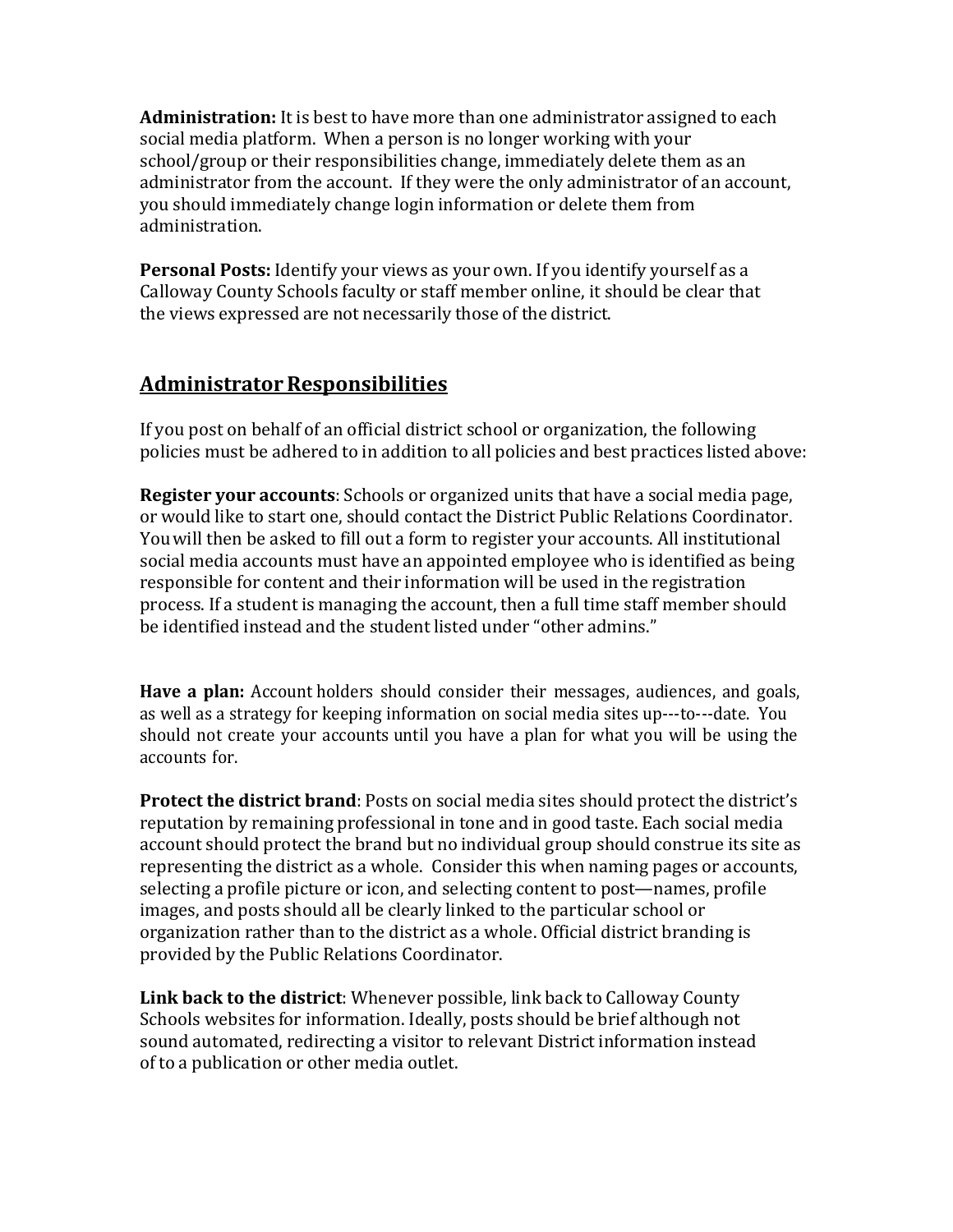#### **Moderate Comments and Discussions:**

By their nature, social networking sites are participatory and involve sharing among multiple users.However, itis importantto monitor live discussions for off-topic or abusive comments. Whenever possible, moderate comments and be transparent about doing so. Posts which should be reported as abusive or deleted include:

- Posts that attempt to redirect the message of a thread or contain aggressive behavior toward other users
- Posts that are by nature harassing, derogatory, or otherwise harmful to any individual or group
- Posts that are not in the spirit of the thread as determined by page administrators or violate Social Media site Terms of Service
- Posts that are considered by administrators to contain information that is illegal
- Posts that appear to be made by a "spam" account, an account that is not a real individual or organization

## **Courses of Action**

For accounts not registered using the District registration form, those accounts may be reported to the platform to be removed for logo/trademark violations.

For accounts registered with the District that go against the policies listed above, the administrators will be contacted and asked to change information and conform to the standard uses and policies. The Public Relations Coordinator will work with the administrators of those accounts and the school/organization the account represents to make changes.

For accounts that are deemed as false accounts or wrongly representing the District or slandering the District, they will be reported immediately as "impersonation" (most platforms have strict rules against this) and requested that the account be deleted.